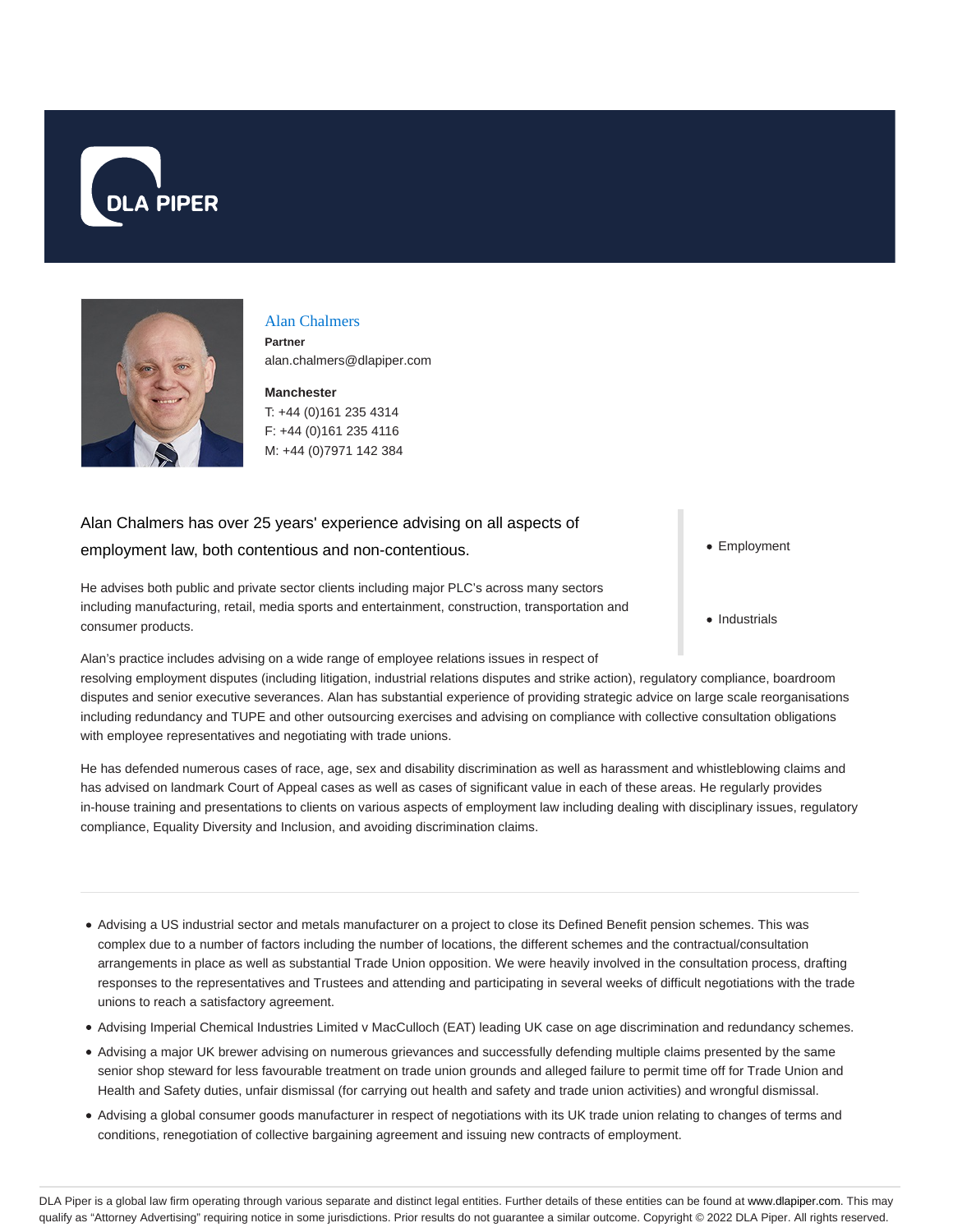- Advising a global online gaming company managing a project to deliver advice in 24 jurisdictions within 72 hours in respect of employment legal obligations arising from COVID 19 related redundancy and cost savings measures, salary reductions, hours reductions and available emergency Government measures.
- Advising a Global data protection and data management software company in respect of their legal obligations to meet the GDPR and Data Privacy laws including policy drafting, training for managers and providing compliant data privacy notices and amendments to contracts of employment.
- Advising a UK hotel group advising on contract change and flexible working practices to create a bespoke part-time contract which guaranteed a minimum number of working hours, whilst retaining the flexibility of a casual arrangement. Advice included a number of complex areas such as flexing annual leave allowance, time off in lieu, benefits and transferring staff from a number of differing contracts to one new contract.
- Advising a UK newspaper and digital publisher in respect of the closure of a manufacturing site and relocation of business to a new location including outsourcing of activities, TUPE and redundancy consultation.
- Advising Simco Limited, Simon Cowell, Amanda Holden and Others v Czikai successful defence of Britain's Got Talent TV show in respect of disability discrimination and employment status claim.
- Alan has provided advice to many football clubs including: Newcastle United, Leeds United, Leicester City, Sheffield Wednesday, Mansfield and Burton Albion. Alan also handled the first two references ever made to football's Premier League Managers arbitration tribunal.

## **CREDENTIALS**

## Professional Qualifications

Solicitor of the Senior Courts of England and Wales

### Prior Experience

- 2001 to date, Partner, DLA Piper
- 1996 to 2001, Associate, DLA Piper
- 1993 to 1996, Solicitor, DLA Piper
- 1991 to 1993, Trainee Solicitor, DLA Piper

#### **Recognitions**

"Alan Chalmers heads the 'top-notch' team at DLA Piper UK LLP, which attracts praise for its ability to 'distil complex legal arguments into plain English." Legal 500

## **Education**

- Law Society Finals (First Class Honours), 1991
- Sheffield University, Law LLB (Hons), 1988

#### **Memberships**

- Employment Lawyers Association
- Industrial Law Society

#### Lecturer

Alan Chalmers is a former tutor on employment law at Sheffield University.

#### INSIGHTS

DLA Piper is a global law firm operating through various separate and distinct legal entities. Further details of these entities can be found at www.dlapiper.com. This may qualify as "Attorney Advertising" requiring notice in some jurisdictions. Prior results do not guarantee a similar outcome. Copyright © 2022 DLA Piper. All rights reserved.